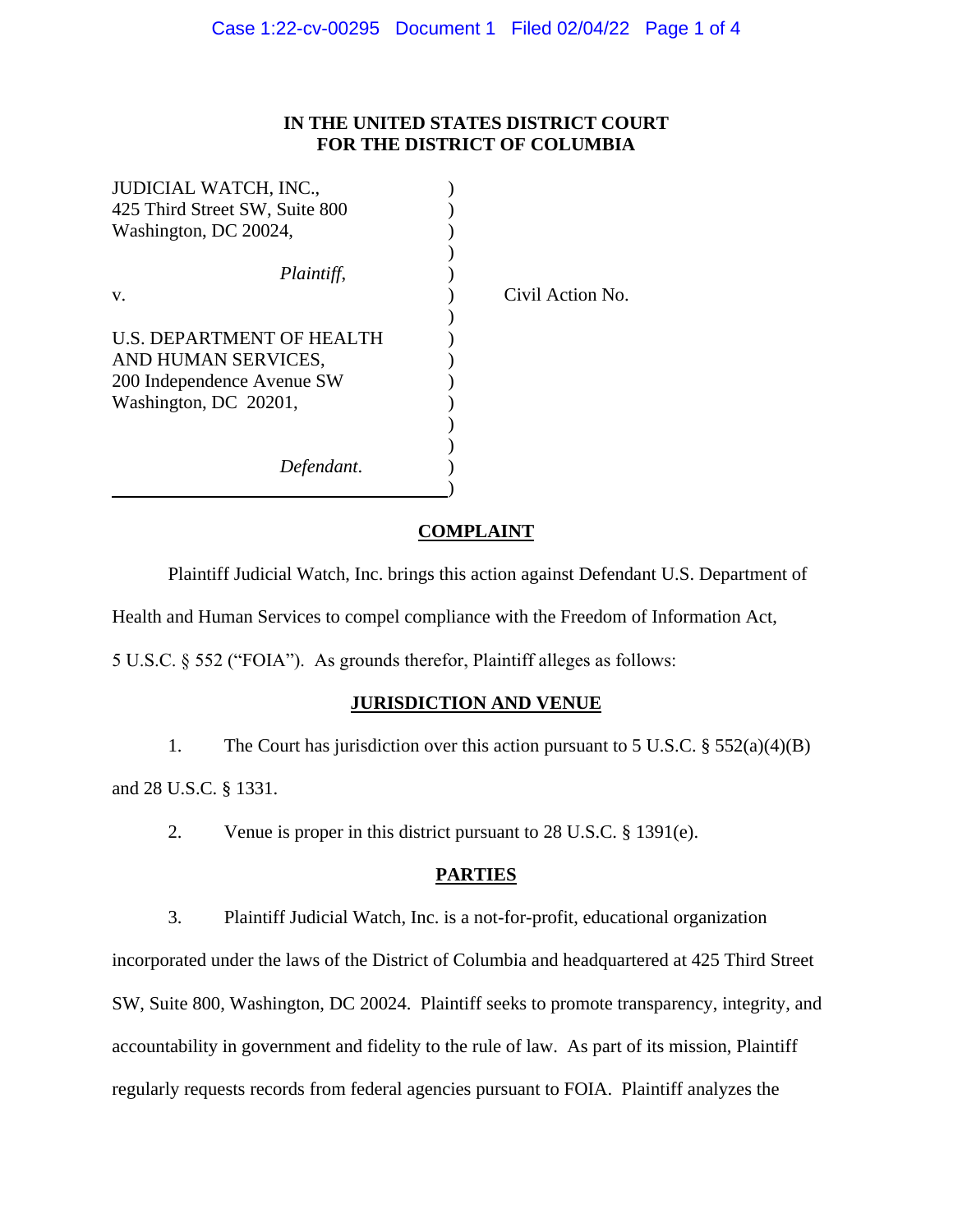#### Case 1:22-cv-00295 Document 1 Filed 02/04/22 Page 2 of 4

agencies' responses and disseminates both its findings and the requested records to the American public to inform them about "what their government is up to."

4. Defendant U.S. Department of Health and Human Services ("HHS") is an agency of the U.S. Government headquartered at 200 Independence Avenue, SW, Washington, DC 20201. HHS has possession, custody, and control of records to which Plaintiff seeks access.

## **STATEMENT OF FACTS**

5. On September 1, 2021, Plaintiff sent a FOIA request to Defendant HHS to the Center for Biologics Evaluation and Research ("CBER"), a component of Defendant HHS via the web portal, seeking access to the following:

# **All emails sent to and from HHS biosecurity official Lawrence D. Kerr regarding gain-of-function research or GOF (when referring to gain-offunction research.)**

The time frame was identified as being from "January 1, 2016 to July 1, 2016."

6. Defendant acknowledged receipt of Plaintiff's FOIA request on December 14, 2021, assigned Plaintiff's FOIA request the reference number 2021-01672-FOIA-OS, and asserted that it was invoking FOIA's 10-day extension of time provision due to "unusual circumstances."

7. As of the date of this Complaint, Defendant has failed to: (i) determine whether to comply with the request; (ii) notify Plaintiff of any such determination or the reasons therefor; (iii) advise Plaintiff of the right to appeal any adverse determination; or (iv) produce the requested records or otherwise demonstrate that the requested records are exempt from production.

## **COUNT I (Violation of FOIA, 5 U.S.C. § 552)**

8. Plaintiff realleges paragraphs 1 through 7 as if fully stated herein.

- 2 -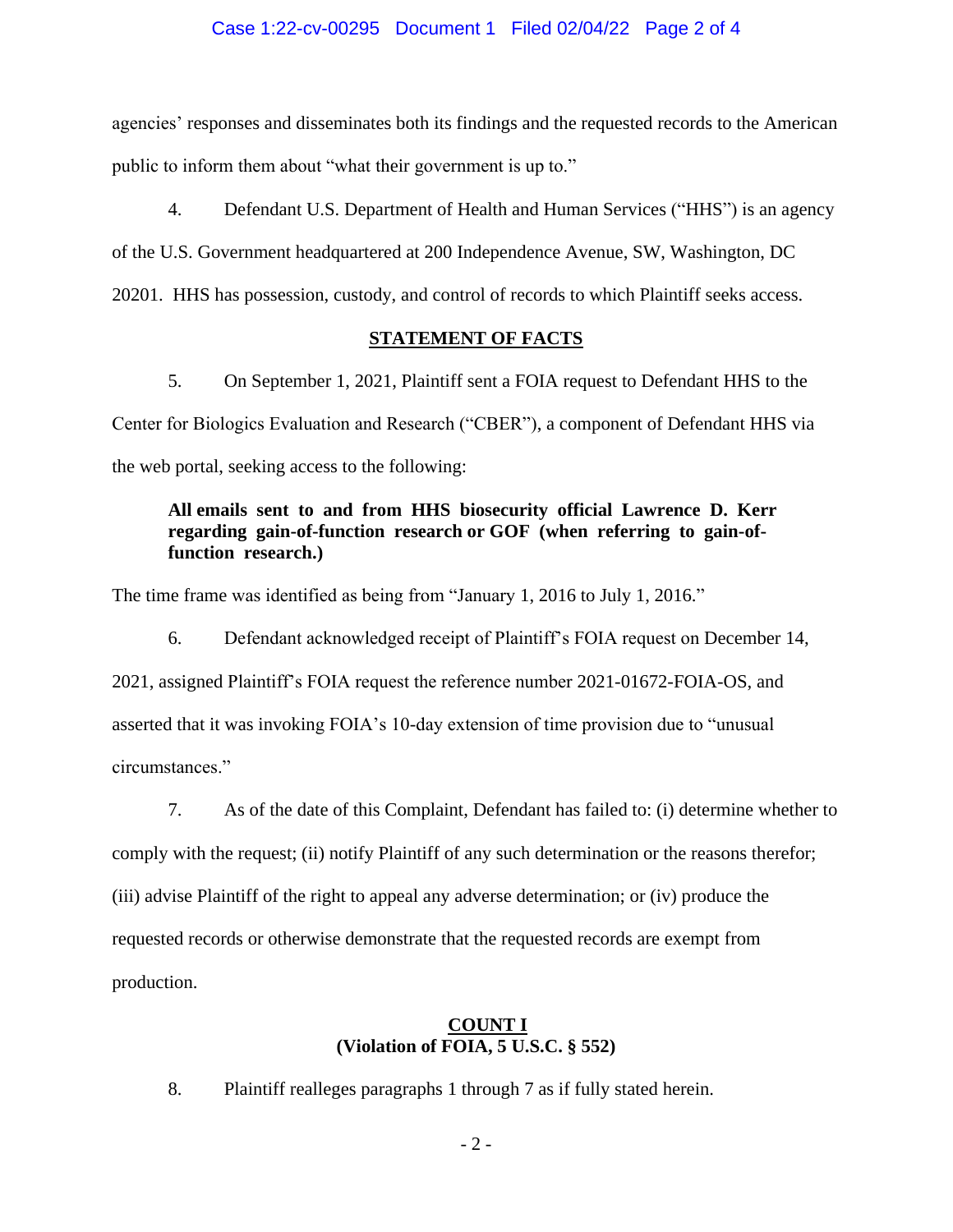#### Case 1:22-cv-00295 Document 1 Filed 02/04/22 Page 3 of 4

9. Defendant is in violation of FOIA.

10. Plaintiff is being irreparably harmed by reason of Defendant's violation of FOIA, and Plaintiff will continue to be irreparably harmed unless Defendant is compelled to comply with the law.

11. Plaintiff has no adequate remedy at law.

12. To trigger FOIA's administrative exhaustion requirement, Defendant HHS was required to make a final determination on Plaintiff's request by January 28, 2022. Because Defendant failed to make a final determination on Plaintiff's request within the time limits set by FOIA, Plaintiff is deemed to have exhausted its administrative appeal remedies.

WHEREFORE, Plaintiff respectfully requests that the Court: (1) order Defendant to conduct searches for any and all records responsive to Plaintiff's FOIA request and demonstrate that it employed search methods reasonably likely to lead to the discovery of records responsive to Plaintiff's FOIA request; (2) order Defendant to produce, by a date certain, any and all nonexempt records responsive to Plaintiff's FOIA request and a *Vaughn* index of any responsive records withheld under claim of exemption; (3) enjoin Defendant from continuing to withhold any and all non-exempt records responsive to Plaintiff's FOIA request; (4) grant Plaintiff an award of attorneys' fees and other litigation costs reasonably incurred in this action pursuant to 5 U.S.C. § 552(a)(4)(E); and (5) grant Plaintiff such other relief as the Court deems just and proper.

- 3 -